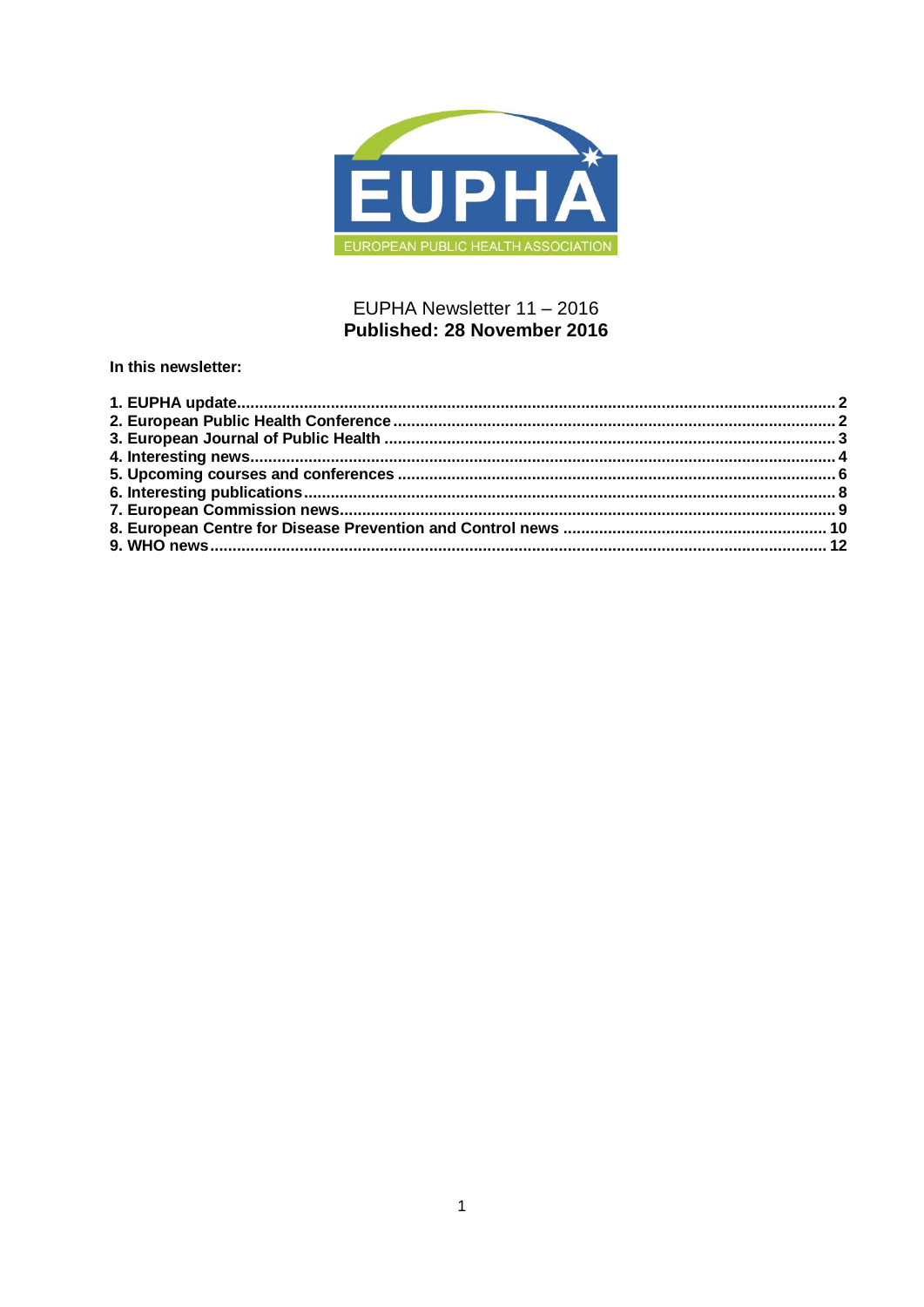# <span id="page-1-0"></span>**1. EUPHA update**

## **The Vienna Declaration**

Linked to the Vienna 2016 conference, EUPHA and the Austrian Public Health Association published a Declaration reiterating the importance of the Ottawa Charter, adopted 30 years ago. This Declaration was supported by EPHA, EuroHealthNet, ASPHER, EuSPR, European Observatory and WFPHA and co-signed by 15 national associations (Armenia, Belgium, Bulgaria, Denmark, France, Germany, Hungary, Italy, Lithuania, Malta, Netherlands, Polands, Spain, Sweden and the United Kingdom). During Vienna 2016, over 150 conference delegates from 29 countries also indicated their support for the Vienna Declaration.

<https://eupha.org/advocacy-by-eupha>

## **Changes in EUPHA Sections**

The **EUPHA section on Health promotion** has elected a new president: Dr Luis Saboga Nunes from Portugal has taken over from Dr Christiane Stock from Denmark. We want to thank Christiane for her wonderful work for EUPHA and for the area of health promotion.

The **EUPHA section on Public health practice and policy** has elected a new president: Dr Marleen Bekker from the Netherlands has taken over from Dr Kai Michelsen from the Netherlands. We want to thank Kai for his wonderful work for EUPHA and the area of practice and policy.

The **EUPHA section on Social security, work and health** has elected a new president: Dr Gunnel Hensing from Sweden has taken over from Prof. Kristina Alexanderson from Sweden. Kristina has also stepped down as Section Council representative in the EUPHA Executive Council. We want to thank Kristina for her wonderful work and support for EUPHA and for setting up the section on Social security, work and health.

## **Changes in the Executive Council**

Dr Natasha Azzopardi Muscat from Malta has taken over presidency from Prof. Martin McKee. Martin will stay on as past president of EUPHA and will continue to support EUPHA.

Dr Iveta Nagyova from Slovakia has taken over as section council representative from Prof. Kristina Alexanderson.

Prof. Carlo Signorelli from Italy has taken over as treasurer from Dr Markus Kaufmann from Switzerland.

Dr Julian Mamo has stepped down as representative of the International Conference Council. Emma Honkala is a new member of the Executive Council representing EUPHAnxt.

## <span id="page-1-1"></span>**2. European Public Health Conference**





Vienna welcomed Europe and beyond to the 9th European Public Health Conference between 9 and 12 November 2016. Almost 1,850 delegates from over 70 countries gathered to discuss and debate the state of global and European health from the perspective of research, methods and practices. The conference included 7 plenary sessions, 20 pre-conferences, 76 workshops, 44 oral sessions, 40 pitch sessions and 20 poster walks.

Each year, the conference organisers award abstract prizes in three different categories.

The Ferenc Bojan memorial prize, which is awarded to the best presentation by a young public health professional, was awarded to:

## **Kayvan Bozorgmehr, University of Heidelberg**

Multiple deprivation and distribution of vulnerable asylum-seekers: a small-area analysis in Germany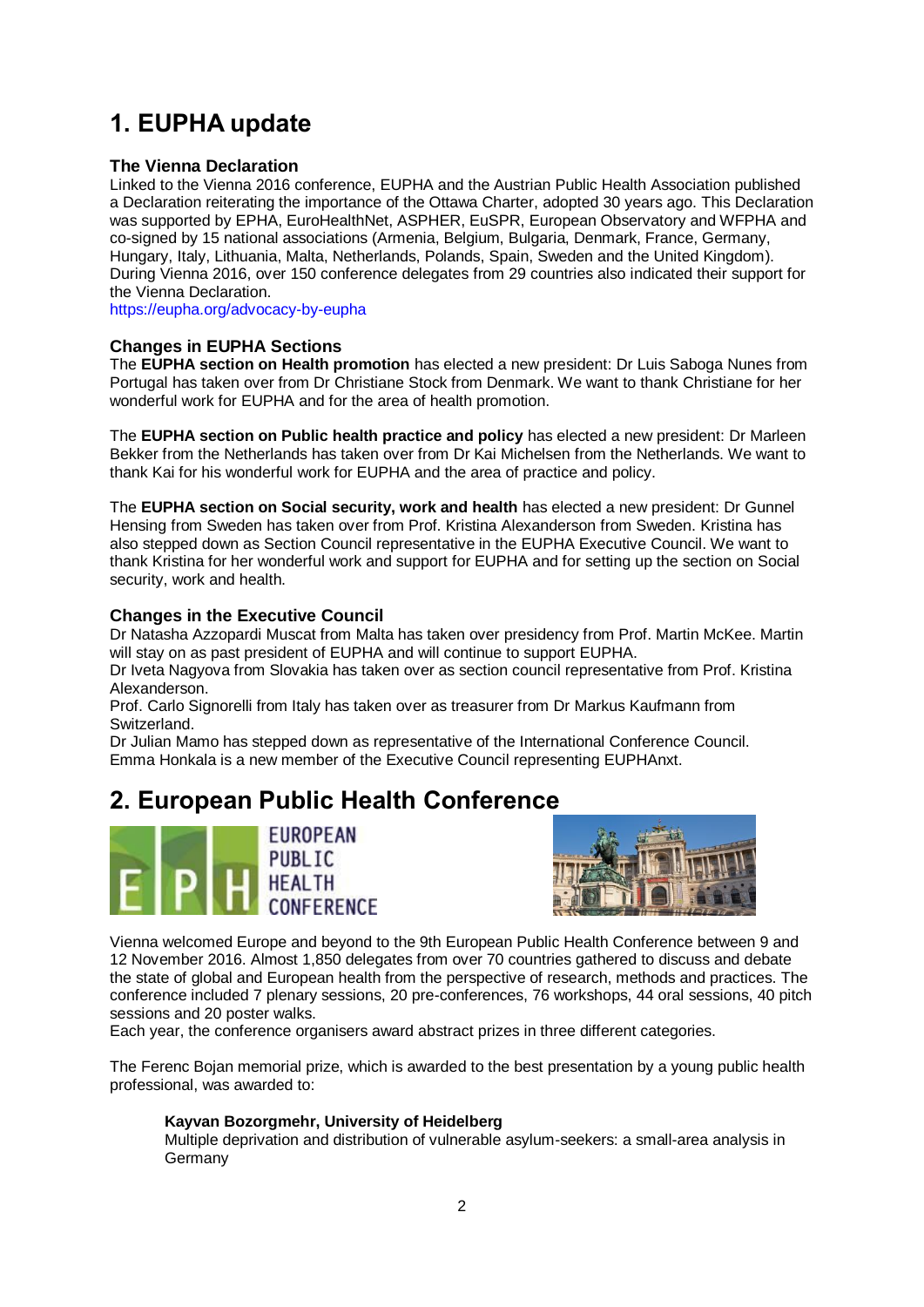The prize for the highest scoring abstract was awarded to two submitters this year:

### **Kayvan Bozorgmehr, University Heidelberg**

Multiple deprivation and distribution of vulnerable asylum-seekers: a small-area analysis in Germany Co-authors: O Razum, J Szecsenyi, W Maier, C Stock

Average score: 6.250

## **Marina Karanikolos, European Observatory on Health Systems and Policies**

Amenable mortality in the EU28 before and after the economic crisis Co-authors: J Mackenbach, E Nolte, M McKee Average score: 6.250

The prize for the best poster presentation was awarded to:

## **Andrea Serafini, University of Siena**

Heavy costs of diabetic population in Central Italy for cardiovascular diseases hospitalization

## <span id="page-2-0"></span>**3. European Journal of Public Health**



[The European Journal of Public Health](http://eurpub.oxfordjournals.org/) is a multidisciplinary journal in the field of public health.

The EJPH is published bimonthly. The journal provides a forum for discussion and debate of current international public health issues with a focus on the European region. In 2016, the impact factor of the journal is at 2.751. The 5-year impact factor is 2.512. The EJPH is the official journal of EUPHA.

## **Eur J Public Health Advance Access for November 18, 2016**

Global region of birth is an independent risk factor for type 2 diabetes in Stockholm, Sweden Liselotte Schäfer Elinder, Shawn Hakimi, Anton Lager, and Emma Patterson Eur J Public Health published 17 November 2016, 10.1093/eurpub/ckw207 [\[Abstract\]](http://eurpub.oxfordjournals.org/content/early/2016/11/16/eurpub.ckw207.abstract?papetoc)

Disability pension due to common mental disorders and healthcare use before and after policy changes; a nationwide study

S. Rahman, E. Mittendorfer-Rutz, K. Alexanderson, J. Jokinen, and P. Tinghög Eur J Public Health published 17 November 2016, 10.1093/eurpub/ckw211 [\[Abstract\]](http://eurpub.oxfordjournals.org/content/early/2016/11/16/eurpub.ckw211.abstract?papetoc)

The social gradient of sleep in adolescence: results from the youth@hordaland survey Mari Hysing, Keith J Petrie, Tormod Bøe, Tea Lallukka, and Børge Sivertsen Eur J Public Health published 17 November 2016, 10.1093/eurpub/ckw200 [\[Abstract\]](http://eurpub.oxfordjournals.org/content/early/2016/11/16/eurpub.ckw200.abstract?papetoc)

Nutritional evaluation of undocumented children: a neglected health issue affecting the most fragile people

Ornella Comandini, Stefano Cabras, and Elisabetta Marini Eur J Public Health published 17 November 2016, 10.1093/eurpub/ckw210 [\[Abstract\]](http://eurpub.oxfordjournals.org/content/early/2016/11/16/eurpub.ckw210.abstract?papetoc)

#### **Eur J Public Health Advance Access for November 11, 2016**

Four-year outcomes of an educational intervention in healthy habits in schoolchildren: the Avall 3 Trial Esteve Llargués, Ma Assumpta Recasens, Josep-Maria Manresa, Bjarne Bruun Jensen, Rosa Franco, Anna Nadal, Maria Vila, Isabel Recasens, M. José Pérez, and Conxa Castell Eur J Public Health published 11 November 2016, 10.1093/eurpub/ckw199 [\[Abstract\]](http://eurpub.oxfordjournals.org/content/early/2016/11/08/eurpub.ckw199.abstract?papetoc)

Knowledge and attitudes towards the use of antibiotics in the paediatric age group: a multicenter survey in Italy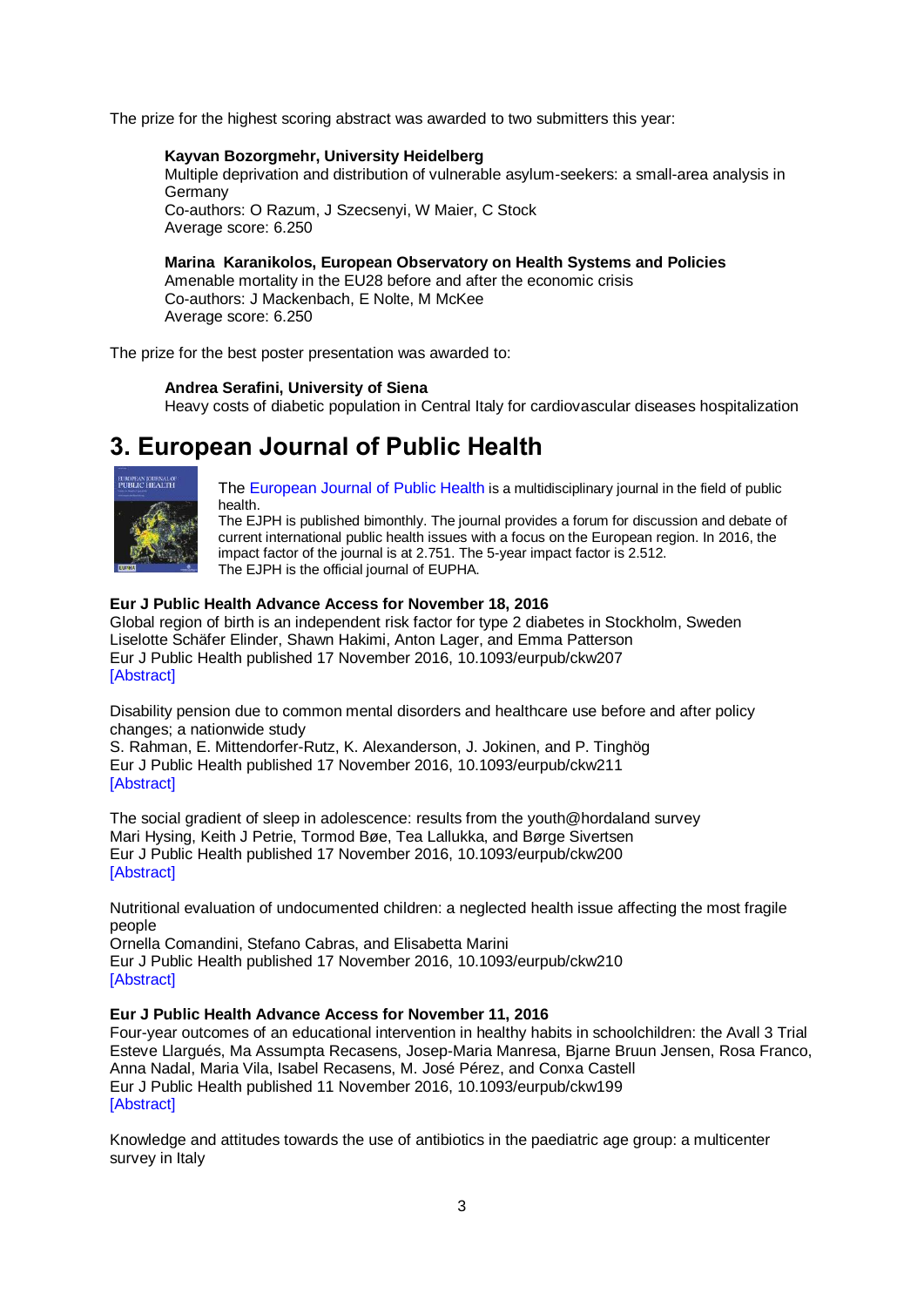Fabrizio Bert, Maria R Gualano, Renata Gili, Giacomo Scaioli, Emanuela Lovato, Italo F Angelillo, Silvio Brusaferro, Elisabetta De Vito, Giuseppe La Torre, Lamberto Manzoli, Francesco Vitale, Walter Ricciardi, and Roberta Siliquini

Eur J Public Health published 11 November 2016, 10.1093/eurpub/ckw209 [\[Abstract\]](http://eurpub.oxfordjournals.org/content/early/2016/11/08/eurpub.ckw209.abstract?papetoc)

Adolescent immigrants, the impact of gender on health status Cheryl Zlotnick, Daphna Birenbaum-Carmeli, Hadass Goldblatt, Yael Dishon, Omer Taychaw, and Efrat Shadmi Eur J Public Health published 11 November 2016, 10.1093/eurpub/ckw208 [\[Abstract\]](http://eurpub.oxfordjournals.org/content/early/2016/11/08/eurpub.ckw208.abstract?papetoc)

Female lung cancer mortality and long-term exposure to particulate matter in Italy Raffaella Uccelli, Marina Mastrantonio, Pierluigi Altavista, Emanuela Caiaffa, Giorgio Cattani, Stefano Belli, and Pietro Comba

Eur J Public Health published 11 November 2016, 10.1093/eurpub/ckw203 [\[Abstract\]](http://eurpub.oxfordjournals.org/content/early/2016/11/08/eurpub.ckw203.abstract?papetoc)

The economic burden of a *Salmonella* Thompson outbreak caused by smoked salmon in the Netherlands, 2012–2013

Anita W.M. Suijkerbuijk, Martijn Bouwknegt, Marie-Josee J. Mangen, G. Ardine de Wit, Wilfrid van Pelt, Paul Bijkerk, and Ingrid H.M. Friesema

Eur J Public Health published 11 November 2016, 10.1093/eurpub/ckw205 [\[Abstract\]](http://eurpub.oxfordjournals.org/content/early/2016/11/08/eurpub.ckw205.abstract?papetoc)

The longitudinal relationship between flourishing mental health and incident mood, anxiety and substance use disorders

Marijke Schotanus-Dijkstra, Margreet ten Have, Sanne M. A. Lamers, Ron de Graaf, and Ernst T. **Bohlmeijer** 

Eur J Public Health published 5 November 2016, 10.1093/eurpub/ckw202 [\[Abstract\]](http://eurpub.oxfordjournals.org/content/early/2016/11/05/eurpub.ckw202.abstract?papetoc)

## **Eur J Public Health Advance Access for November 4, 2016 Viewpoint**

Written informed consent in health research is outdated R. Broekstra, E.L.M. Maeckelberghe, and R.P. Stolk Eur J Public Health published 3 November 2016, 10.1093/eurpub/ckw198 [\[Extract\]](http://eurpub.oxfordjournals.org/content/early/2016/11/02/eurpub.ckw198.extract?papetoc)

## **Original Article**

Is risk-taking behaviour more prevalent among adolescents with learning disabilities? Michaela Palfiova, Zuzana Dankulincova Veselska, Daniela Bobakova, Jana Holubcikova, Ivo Cermak, Andrea Madarasova Geckova, Jitse P. van Dijk, and Sijmen A. Reijneveld Eur J Public Health published 3 November 2016, 10.1093/eurpub/ckw201 [\[Abstract\]](http://eurpub.oxfordjournals.org/content/early/2016/11/02/eurpub.ckw201.abstract?papetoc)

## <span id="page-3-0"></span>**4. Interesting news**

## **Most breast and cervical cancer deaths occur in developing countries, yet many could be prevented with cost-effective interventions**

By 2030, the number of women diagnosed with breast cancer worldwide could almost double to 3.2 million a year unless urgent action is taken. Routine HPV vaccination of girls in the world's poorest countries over the next 4 years could prevent 600,000 future cervical cancer deaths, say researchers. [https://www.sciencedaily.com/releases/20...](http://www.sciencedaily.com/releases/2016/11/161102080119.htm?utm_source=feedburner&utm_medium=email&utm_campaign=Feed%3A+sciencedaily%2Fscience_society%2Fpublic_health+%28Public+Health+News+--+Scien)

## **Childhood bullying places 'long term strain' on UK mental health services**

Childhood bullying has a strong link to mental health service use throughout a person's life, putting additional strain on an "already overstretched" UK healthcare system, suggest researchers. United Kingdom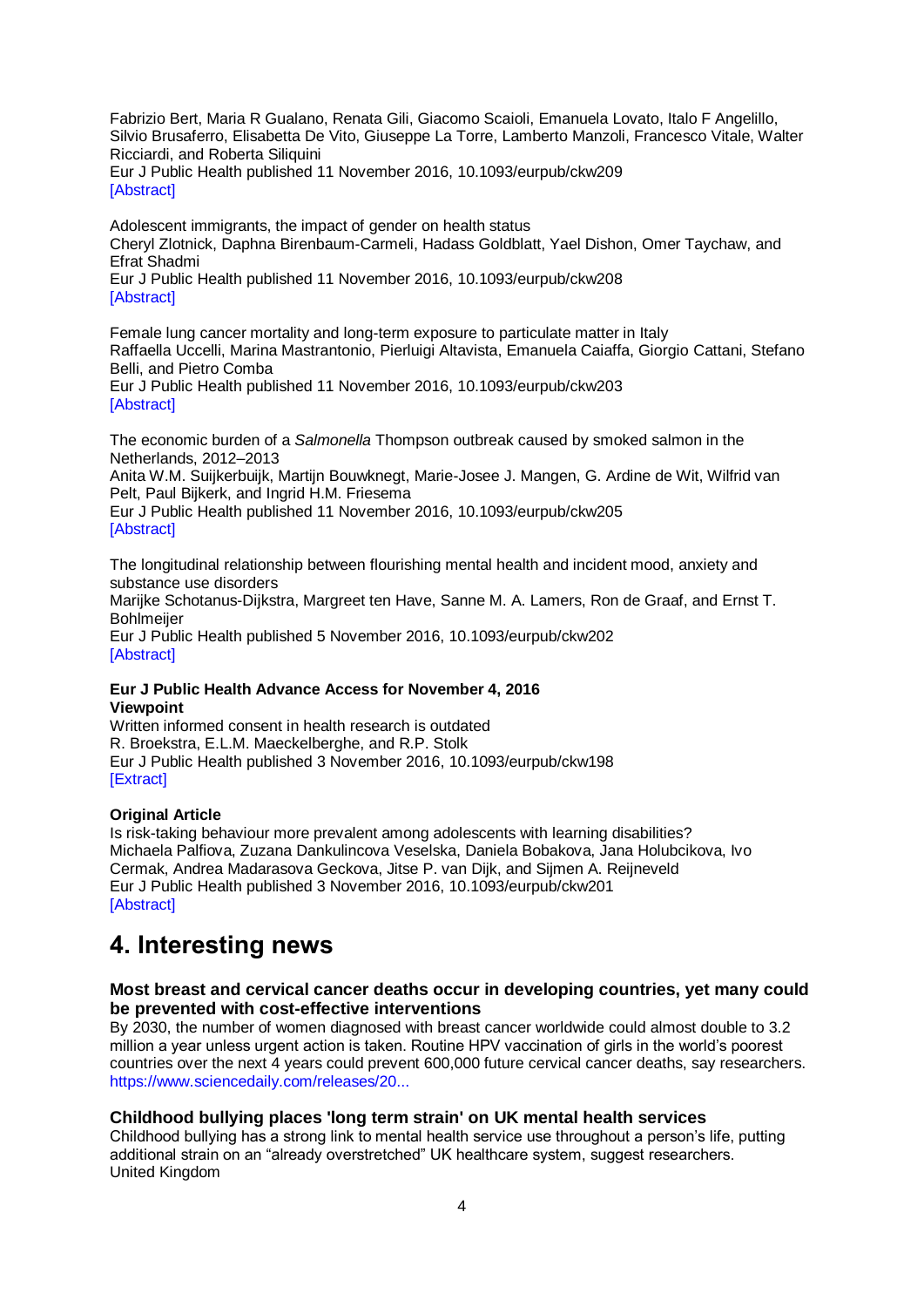#### [https://www.sciencedaily.com/releases/20...](https://www.sciencedaily.com/releases/2016/10/161027093610.htm?utm_source=feedburner&utm_medium=email&utm_campaign=Feed%3A+sciencedaily%2Fscience_society%2Fpublic_health+%28Public+Health+News+--+Scien)

### **Social media proves effective as a tool for antimicrobial stewardship**

A new study examines the use of social media platforms to inform young physicians about proper use of antimicrobial agents such as antibiotics. Currently, as much as 50 percent of all antibiotic use is inappropriate, leading to such unintended consequences such as antibiotic toxicity and increased antimicrobial resistance. Ensuring optimal use of antibiotics continues to be a central public health concern, and medical residents are a central focus of efforts to improve education in this field. But the question remains as to the best way to reach them.

[https://www.sciencedaily.com/releases/20...](https://www.sciencedaily.com/releases/2016/10/161031124907.htm?utm_source=feedburner&utm_medium=email&utm_campaign=Feed%3A+sciencedaily%2Fscience_society%2Fpublic_health+%28Public+Health+News+--+Scien)

## **High blood pressure affects 1.13 billion people around the world**

The number of people in the world with high blood pressure has reached 1.13 billion, according to new research. The largest ever study of its kind, the research involved the World Health Organization and hundreds of scientists throughout the world, and incorporated blood pressure measurements from nearly 20 million people.

[https://www.sciencedaily.com/releases/20...](https://www.sciencedaily.com/releases/2016/11/161116100003.htm?utm_source=feedburner&utm_medium=email&utm_campaign=Feed%3A+sciencedaily%2Fscience_society%2Fpublic_health+%28Public+Health+News+--+Scien)

#### **Your birth year predicts your odds if flu pandemic were to strike**

We are not blank slates with regard to how susceptible we are to emerging strains of flu virus, researchers have discovered. These findings could provide relevant information for the development of a universal flu vaccine.

[https://www.sciencedaily.com/releases/20...](https://www.sciencedaily.com/releases/2016/11/161110152045.htm?utm_source=feedburner&utm_medium=email&utm_campaign=Feed%3A+sciencedaily%2Fscience_society%2Fpublic_health+%28Public+Health+News+--+Scien)

## **JA-CHRODIS Final Conference**

Registrations are now open for the final conference of JA-CHRODIS, which will be held on the 27-28 February 2017, at the Thon City Centre Hotel, Brussels.

The one-and-a-half day event will focus on JA-CHRODIS work and outputs and on the bigger picture of the challenge of chronic diseases across Europe. High level speakers, including European Commissioner for Health and Food Safety Vytenis Andriukaitis, will explore how the outcomes of this European collaboration can be used and taken up.

JA-CHRODIS's aim is to contribute to reducing the burden of chronic diseases and to promoting healthy living and active ageing in Europe. Partners gathered highly promising and cost-effective good practices focusing on health promotion and primary prevention as well as the management of multimorbidity and diabetes, with a view to facilitate their exchange and transfer between European countries and regions.

For more information and to register for the final conference, please click [here.](http://www.chrodis.eu/event/ja-chrodis-final-conference/)

#### **Panel on implications of behavioural policy-making in health promotion**

At the third International Conference on Public Policy to be held in Singapore, June 28-30, 2017, we are organizing a panel on 'implications of behavioural policy-making in health promotion'. This panel aims to bring together 'behavioural insights' from political scientists and public health experts from Asia, Australia, Europe and the US. Invited papers may analyse countries' health promotion profiles, comparing international case studies of nudge-based health promotion or reflecting broader implications of the 'behavioural turn'. Three research-guiding questions are from particular interest: What are the underlying assumptions when it comes to behavioural policy-making with regard to healthy lifestyles and risk avoidance? Are there cross-sectorial overlappings and intersections between approaches of behavioural health promotion and adjacent policy fields? Who are the policymakers of behavioural health promotion and what are their interests?

You are cordially invited to submit a paper proposal on any of these topics (Please find a call for paper attached). This can be done until January 15th, 2017.

For more information on the panel (T17aP09), see

<http://www.ippapublicpolicy.org/conference/icpp-3-singapore-2017/panel-list/7#topic24> For information on the conference, see

<http://www.ippapublicpolicy.org/conference/icpp-3-singapore-2017/7>

### **Health at the centre of Sustainable Development**

EuroHealthnet explains how health, sustainability and equity are linked, and how integrated, innovative health promotion policy is essential to meet sustainable development goals.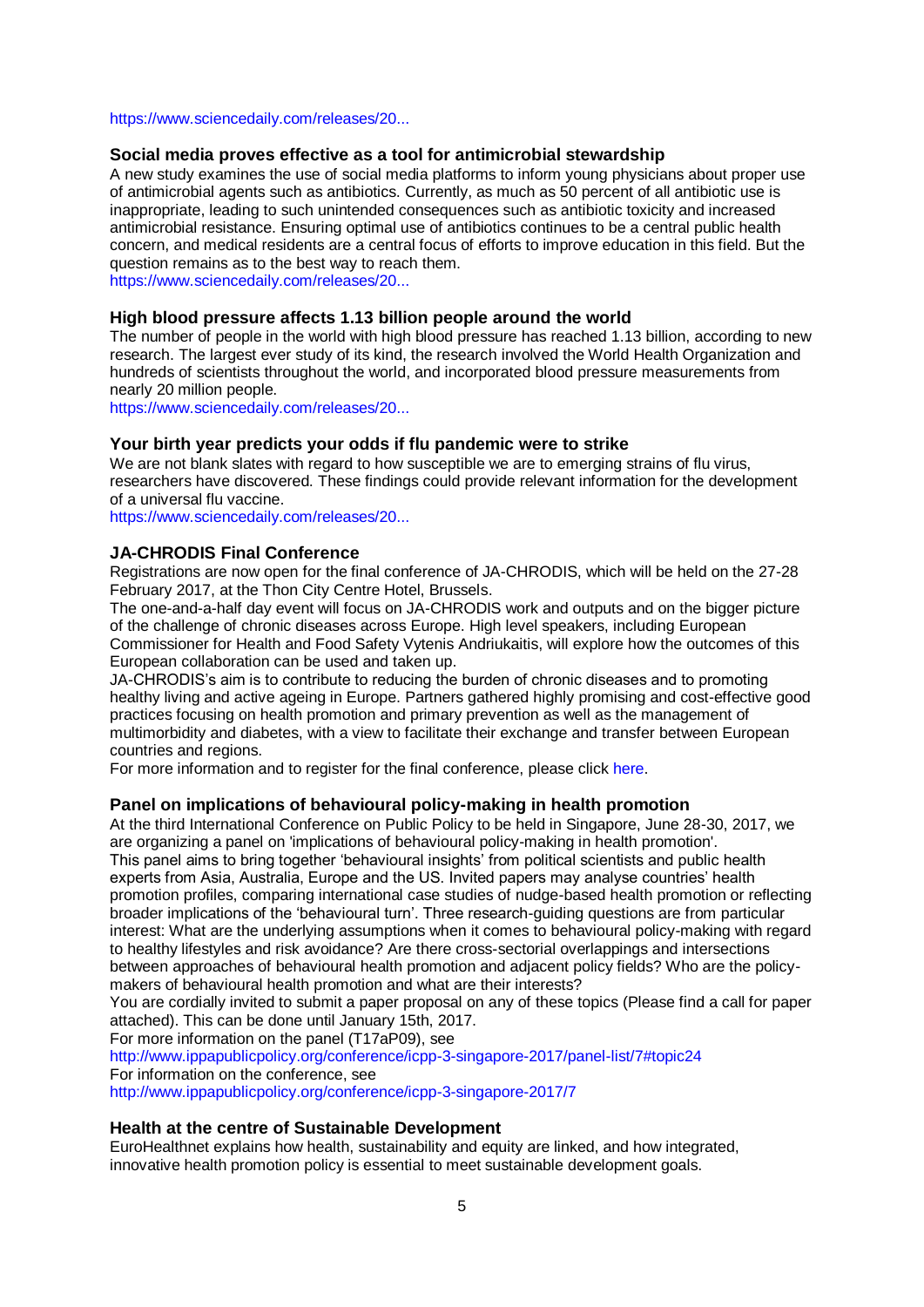### *News release PR\_2016\_18*

*24 November 2016*

This week, many health ministers, mayors and senior policy makers met at the 9th WHO Global Conference 'Promoting Health in the Sustainable Development Goals: Health for all and all for health' in Shanghai to discuss how health is central to the achievement of the Sustainable Development Goals. It provided guidance on how health promotion and the development of healthy populations, communities and environments can be integrated into national and international responses to the international goals. Conclusions are presented in the 'Shanghai Declaration'.

This Declaration follows on the Ottawa Charter for Health Promotion, which was established 30 years ago, with conferences meeting every five years since then to consider past results and future challenges for global health. This edition focusses on sustainability, and ensuring no-one is left behind. Caroline Costongs, EuroHealthNet Managing Director who had the honour of delivering a key

note speech at the plenary today, emphasised the need for collaborative inter-sectoral actions: *"There is a clear link between health, sustainability, and equity. Our lifestyles impact our health and*  well-being, as well as the environment. Economic development is accelerating human impact on the *planet with the negative consequences falling disproportionately on low socio-economic groups and on those living in poor conditions and deprived neighbourhoods. Promoting good health across all sectors of society creates healthy lifestyles, populations, communities and environments, enabling sustainable growth and development for all"*

Discussing how responses should be developed, and reflecting on the recent publication of the European Commission's Communication entitled 'Next steps for a sustainable European future - European action for sustainability', she continued:

*"The European response to the SDGs should demonstrate a clear willingness for change and outline concrete steps for implementation. Ensuring health equity and addressing the causes of poor health must be a core component of that. EuroHealthNet has developed the REJUVENATE framework, explaining ten essential actions for the coming decade to improve health and help implementing the 2030 agenda for sustainable development."*

New and innovative models, which consider the interaction between health, environment, and equity are needed to enable healthy, sustainable lifestyles. Work, led by EuroHealthNet, is already underway in this area thanks to the four- year, EC-Funded Horizon 2020 'INHERIT' project [\(inherit.eu\)](http://www.inherit.eu/) which looks at health equity, and how it relates to sustainable consuming, moving and living.

## <span id="page-5-0"></span>**5. Upcoming courses and conferences**

[Going International](http://www.goinginternational.eu/) is the first source for finding courses, seminars, **GOING**@INTERNATIONAL congresses and other events in the fields of medicine & health. Going »medicine & health« International is Europe's biggest service provider and information **Education, Training & Career** platform and serves as an interface between organisers and participants of events. Going International is an official partner of EUPHA.

| Title:<br>Organiser: | <b>MAPEC Life international workshop: What future for air?</b><br>Date / location: 2 Dec 2016 / Brescia, Italy<br><b>MAPEC</b>                                                               |
|----------------------|----------------------------------------------------------------------------------------------------------------------------------------------------------------------------------------------|
| Title:<br>Organiser: | <b>One Health EcoHealth 2016</b><br>Date / location: 4 Dec 2016 - 7 Dec 2016 / Melbourne, Australia<br>International Association for Ecology and Health                                      |
| Title:<br>Organiser: | <b>Integrated Care Summit 2016</b><br>Date / location: 7 Dec 2016 / London, United Kingdom<br>Dods Group Plc                                                                                 |
| Title:<br>Organiser: | Pregnancy and programming and later risk of obesity related disease<br>Date / location: 12 Dec 2016 - 16 Dec 2016 / Frederiksberg, Denmark<br>Graduate school of Health and Medical Sciences |
| Title:               | Health in All Policies: Making it Work in Practice - Durham University Winter<br><b>School</b>                                                                                               |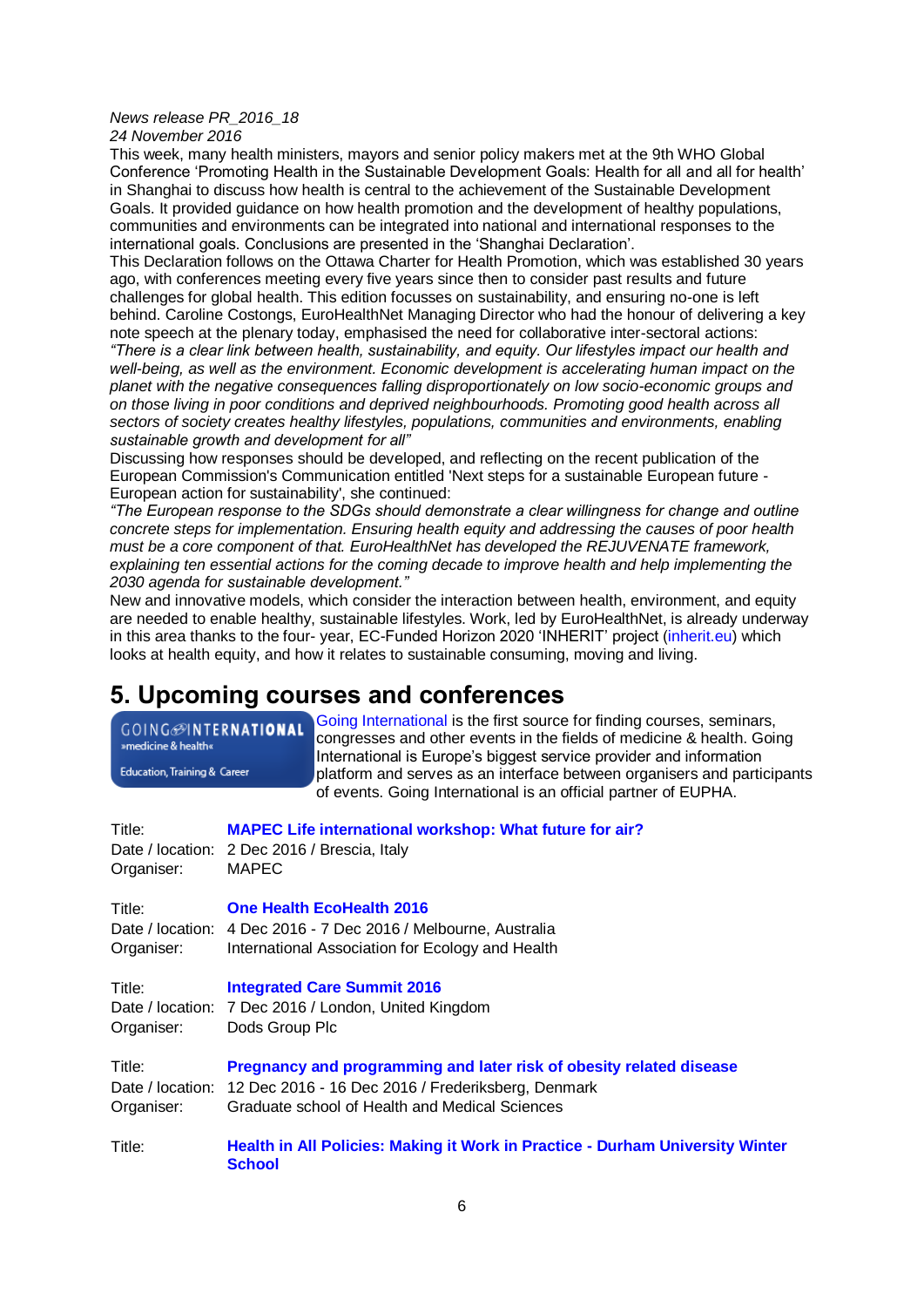| Organiser:       | Date / location: 30 Jan 2017 - 1 Feb 2017 / Durham, United Kingdom<br>Centre for Public Policy and Health (CPPH), Durham University |
|------------------|-------------------------------------------------------------------------------------------------------------------------------------|
| Title:           | Trajectoires Migratoires et santé Autour de la Naissance - Regards croisés sur<br>les pratiques et la recherche                     |
| Date / location: | 2 Feb 2017 - 3 Feb 2017 / Brussels, Belgium                                                                                         |
| Organiser:       | University of Montreal, University of Geneva and the Free University of Brussels                                                    |
| Title:           | Kritische Bewertung medizinischer Studien" (critical appraisal of medical<br>studies)                                               |
|                  | Date / location: 13 Feb 2017 - 14 Feb 2017 / Krems, Austria                                                                         |
| Organiser:       | : Danube University Krems and Cochrane Austria                                                                                      |
| Title:           | 31st International Papillomavirus Conference and Clinical and Public Health<br><b>Workshops (HPV 2017)</b>                          |
| Date / location: | 28 Feb 2017 - 4 Mar 2017 / Cape Town, South Africa                                                                                  |
| Organiser:       | International Papillomavirus Society                                                                                                |
| Title:           | Hospital-based interventions to contain antibiotic resistance in low-resource<br><b>settings</b>                                    |
| Date / location: | 6 Mar 2017 - 24 Mar 2017 / Antwerp, Belgium                                                                                         |
| Organiser:       | Institute of Tropical Medicine in Antwerp                                                                                           |
| Title:           | Medizinische Statistik für Nicht-StatistikerInnen" (medical statistics for non-<br>statisticians)                                   |
|                  | Date / location: 14 Mar 2017 - 15 Mar 2017 / Krems, Austria                                                                         |
| Organiser:       | Danube University Krems and Cochrane Austria                                                                                        |
| Title:           | <b>15th World Congres on Public Health</b>                                                                                          |
|                  | Date / location: 3 Apr 2017 - 7 Apr 2017 / Melbourne, Australia                                                                     |
| Organiser:       | WFPHA and Tunisian Association of Health Promotion                                                                                  |
| Title:           | 25th International Conference on Health Promoting Hospitals and Health<br><b>Services</b>                                           |
|                  | Date / location: 12 Apr 2017 - 14 Apr 2017 / Vienna, Austria                                                                        |
| Organiser:       | Austrian HPH-Network and WHO-CC for Health Promotion in Hospitals and Health<br>Care at Austrian Public Health Institute            |
| Title:           | <b>Social Sciences and Health Innovations: Making Health Public</b>                                                                 |
|                  | Date / location: 22 May 2017 - 24 May 2017 / Tomsk, Russia                                                                          |
| Organiser:       | Tomsk Stat University e.o.                                                                                                          |
| Title:           | <b>European Training Consortium summer school - Public Health Assets</b>                                                            |
|                  | Date / location: 16 Jul 2017 - 29 Jul 2017 / Alicante, Spain                                                                        |
| Organiser:       | European Training Consortium in Public Health and Health Promotion                                                                  |
| Title:           | <b>The Sixth ESWI Influenza Conference</b>                                                                                          |
| Date / location: | 10 Sep 2017 - 13 Sep 2017 / Riga, Latvia                                                                                            |
| Organiser:       | <b>ESWI</b>                                                                                                                         |
| Title:           | Healthy aging at the crossroads: challenges and need for further action                                                             |
| Date / location: | 21 Sep 2017 - 23 Sep 2017 / Istanbul, Turkey                                                                                        |
| Organiser:       | The Healthy Community Association                                                                                                   |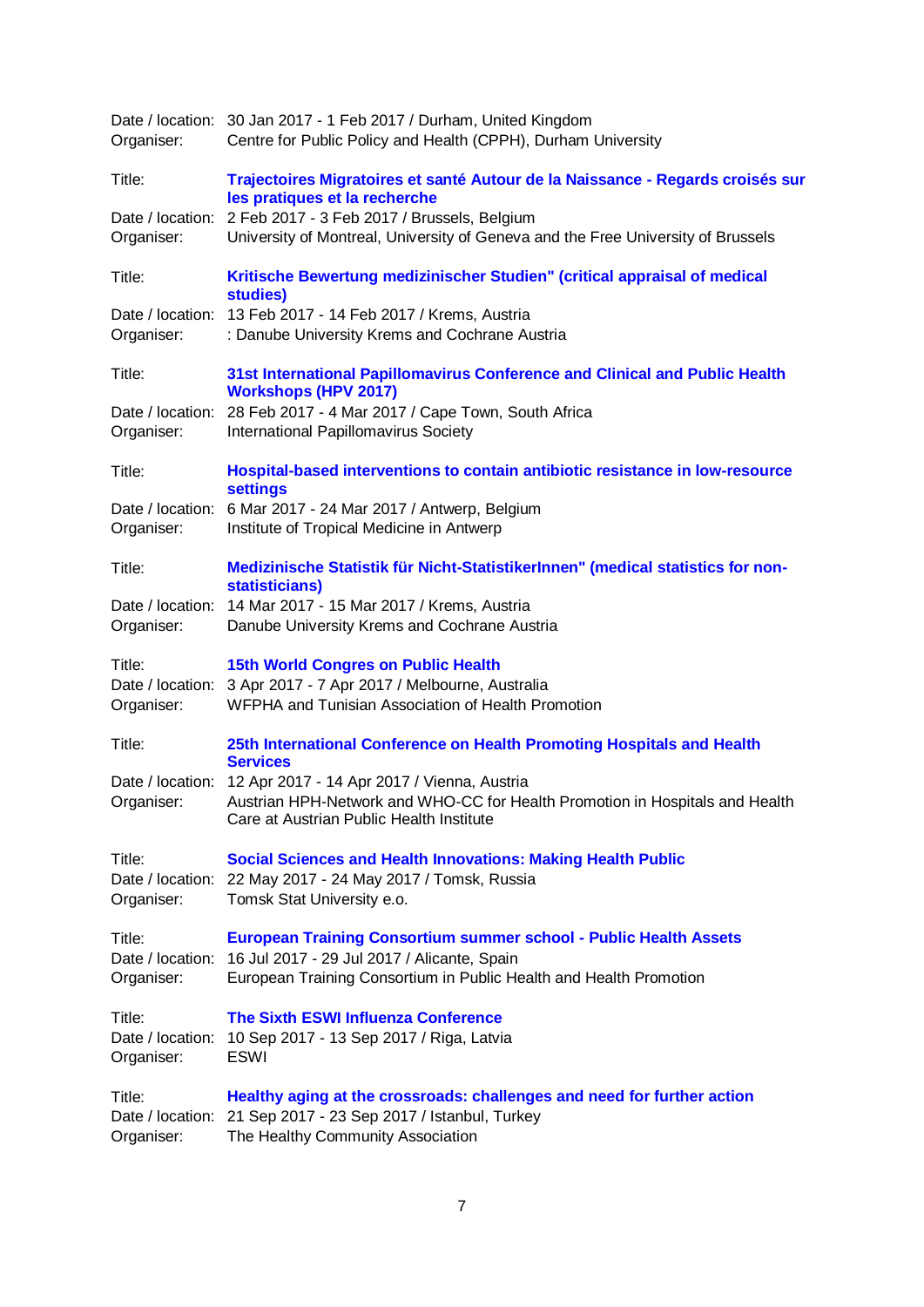| Title:<br>Organiser: | 14th International Conference on Urban Health<br>Date / location: 26 Sep 2017 - 29 Sep 2017 / Coimbra, Portugal<br><b>ISUH</b>                          |
|----------------------|---------------------------------------------------------------------------------------------------------------------------------------------------------|
| Title:<br>Organiser: | 8th International Conference of EBHC Teachers and Developers<br>Date / location: 25 Oct 2017 - 28 Oct 2017 / Taormina, Italy<br><b>GIMBE Foundation</b> |
| Title:<br>Organiser: | <b>IDF congress 2017</b><br>Date / location: 4 Dec 2017 - 8 Dec 2017 / Abu Dhabi<br>International Diabetes Federation                                   |
| Title:               | 1st World Congress on Migration, Ethnicity, Race and Health - Diversity and<br>health                                                                   |
|                      | Date / location: 17 May 2018 - 19 May 2018 / Edinburgh, Scotland                                                                                        |
| Title:               | The future of healthy living                                                                                                                            |
| Organiser:           | Date / location: 19 Jan 2019 / Salford, United Kingdom<br>University of Salford                                                                         |
|                      |                                                                                                                                                         |

## <span id="page-7-0"></span>**6. Interesting publications**

**The role of socio-economic status in depression: results from the COURAGE (aging survey in Europe)**

[http://bmcpublichealth.biomedcentral.com...](http://bmcpublichealth.biomedcentral.com/articles/10.1186/s12889-016-3638-0#Abs1)

**Political origins of health inequities: trade and investment agreements (viewpoint)** *Desmond McNeill, Carolyn Deere Birkbeck, Sakiko Fukuda-Parr, Anand Grover, Ted Schrecker, David Stuckler The Lancet, 2016 Published online: 8 November 2016* <http://bit.ly/2fNJL66>

**Quality of life of residents living in a city hosting mega-sport events: a longitudinal study** [http://bmcpublichealth.biomedcentral.com...](http://bmcpublichealth.biomedcentral.com/articles/10.1186/s12889-016-3777-3#Abs1)

**After Brexit: learning to be good neighbours Andrew Duff** Click [here](http://eye.newsletter.epc.eu/c?p=xBBfFlHQ2FRq0IdD0KrQkTXQhtCz0NRWTcQQ0LYf0IAl69DI0KhJ0IYj0KnQvGL30MxN2TxodHRwOi8vd3d3LmVwYy5ldS9kb2N1bWVudHMvdXBsb2Fkcy9wdWJfNzE5NF9hZnRlcmJyZXhpdC5wZGajNTc4xBAUCxUaXWzQnkrQrHde0IYh7NCr0Ki1ZXllLm5ld3NsZXR0ZXIuZXBjLmV1xBRk0NvQ2NDEFE_QjtCmBnXQqtCq0Kbo0M94-lIx-Q) to download this Publication.

**The forgotten guidelines: cross-sectional analysis of participation in muscle strengthening and balance & co-ordination activities by adults and older adults in Scotland** [http://bmcpublichealth.biomedcentral.com...](http://bmcpublichealth.biomedcentral.com/articles/10.1186/s12889-016-3774-6#Abs1)

**HIV/AIDS infection in Italy Notiziario dell'Istituto Superiore di Sanità Vol. 29, n. 9, Supplement 1 - 2016** "HIV/AIDS infection in Italy" [http://www.iss.it/binary/publ/cont/COA\\_ONLINE.pdf](http://www.iss.it/binary/publ/cont/COA_ONLINE.pdf)

**Addressing medical absenteeism in pre-vocational secondary students: effectiveness of a public health intervention, using a quasi-experimental design** [http://bmcpublichealth.biomedcentral.com...](http://bmcpublichealth.biomedcentral.com/articles/10.1186/s12889-016-3718-1#Abs1)

**Inequalities in full immunization coverage: trends in low- and middle-income countries**  María Clara Restrepo-Méndez, Aluísio JD Barros, Kerry LM Wong, Hope L Johnson, George Pariyo, Giovanny VA França, Fernando C Wehrmeister, Cesar G Victora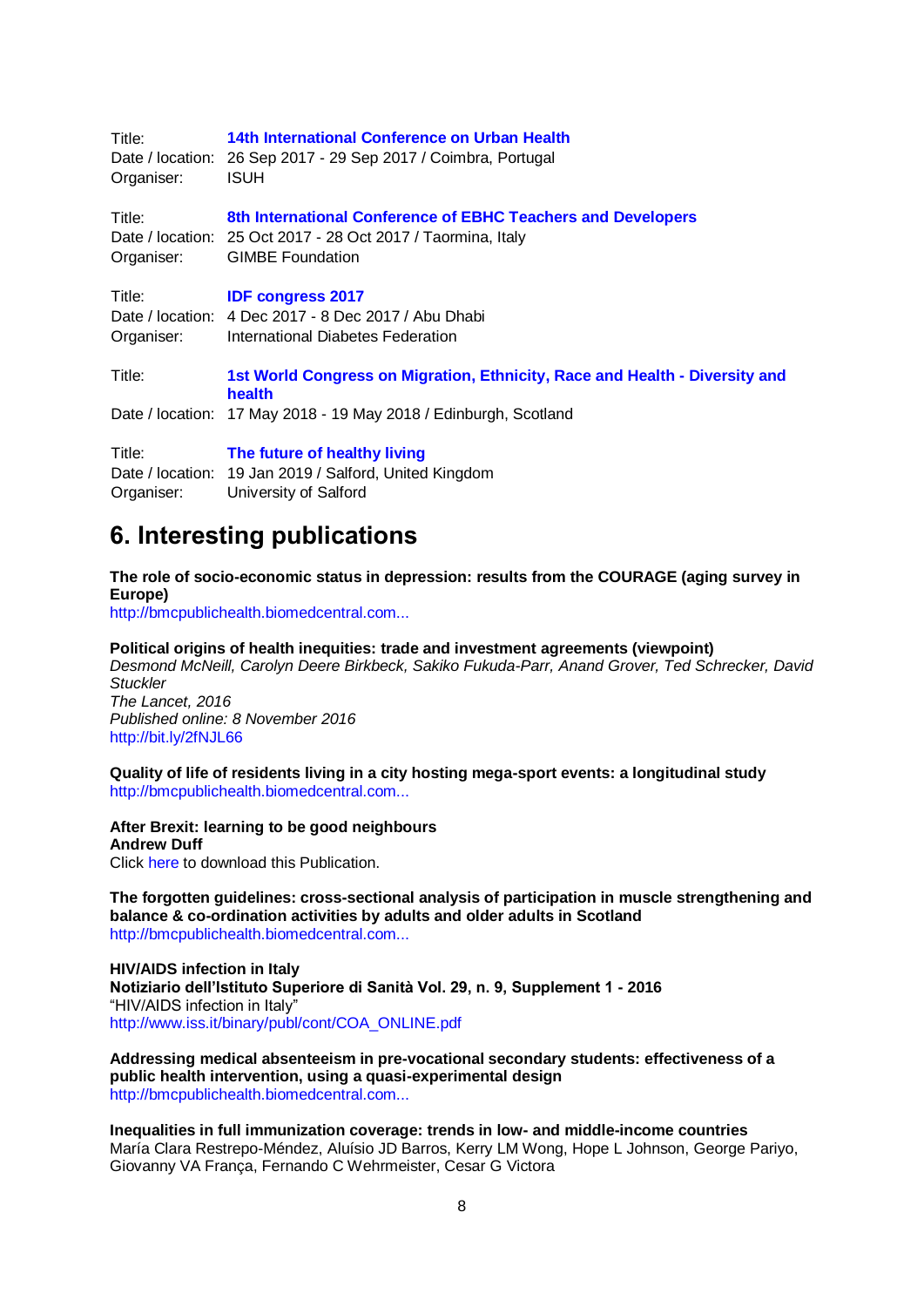*Bull World Health Organ 2016;94:794–805A Published online: November 2016* <http://bit.ly/2fYsjPM>

**Perspectives: Area-based units of analysis for strengthening health inequality monitoring** 

*Ahmad Reza Hosseinpoor, Nicole Bergen Bull World Health Organ 2016;94:856–858 Published online: August 2016* <http://bit.ly/2fjSLmb>

## <span id="page-8-0"></span>**7. European Commission news**

## **Public Consultation on the mid-term evaluation of the 3rd Health Programme (2014-2020) opens today!**

Being nearly at the half-way point of the 3rd Health Programme which runs from 2014 to 2020, the Commission would like to evaluate whether it is meeting its objectives and whether there is room for improvement.

As part of the mid-term evaluation, we seek to gather views and experiences from a wide range of stakeholders – not only the organisations and individuals directly involved in or benefitting from the activities of the Programme, but also wider stakeholder groups and individuals interested in health policy, public health, and/or healthcare in Europe.

Does this describe you? If so, we invite you to [complete the online form](https://ec.europa.eu/eusurvey/runner/mid-term_ev_3rd_health_programme_2014-2020) **by 23 February 2017**. The results of the public consultation will be used together with other evidence to inform the mid-term evaluation of the Third Health Programme. The European Commission will publish the results of the evaluation including those of the consultation, and will transmit to the European Parliament and to the Council by mid-2017.

[For more information](http://ec.europa.eu/health/programme/consultations/midterm_evaluation_en.htm)

#### **What's new on DG Health & Food Safety website (24-11-2016) EU Common Entry Gate (EU-CEG)**

[Important information for submitters](http://ec.europa.eu/health/euceg/docs/20161123_information_submitters_en.pdf) Submitters are advised to continue with their submissions and await the response for submissions already sent to the EUCEG system

## **Health-EU Newsletter**

[Efforts to fight Antimicrobial Resistance intensify, but everyone must do his part E](http://ec.europa.eu/health/newsletter/184/newsletter_en.htm)ditorial by Prof. Benoit Vallet, Director General for Health, Ministry of Social Affairs and Health, France

## **Health programme**

[Public Consultation on the mid-term evaluation of the 3rd Health Programme \(2014-2020\) opens today](http://ec.europa.eu/dgs/health_food-safety/dyna/enews/enews.cfm?al_id=1731)

#### **What's new on DG Health & Food Safety website (23-11-2016) State of Health in the EU**

[Commission kicks off "State of Health in the EU" cycle with the OECD's new "Health at a Glance:](http://ec.europa.eu/health/state/glance/index_en.htm)  [Europe" report](http://ec.europa.eu/health/state/glance/index_en.htm)

[Europeans live longer, but extra years are not always spent in good health](http://europa.eu/rapid/press-release_IP-16-3749_en.htm) Press release

## **What's new on DG Health & Food Safety website (18-11-2016) Antimicrobial Resistance**

[Leading the fight against Antimicrobial Resistance: New Action Plan to be launched in 2017](http://europa.eu/rapid/press-release_IP-16-3805_en.htm) On the occasion of the 9th European Antibiotic Awareness Day (EAAD), Commissioner Andriukaitis reminded that the Commission will launch, in 2017, a second Action Plan "building upon and strengthening work done and supporting Member States in the implementation and monitoring of their National Action Plans".

## **EU Health Award for NGOs**

[EU Health Award 2016 shortlisted NGOs announced on European Antibiotics Awareness Day](http://ec.europa.eu/health/ngo_award/initiatives/index_en.htm)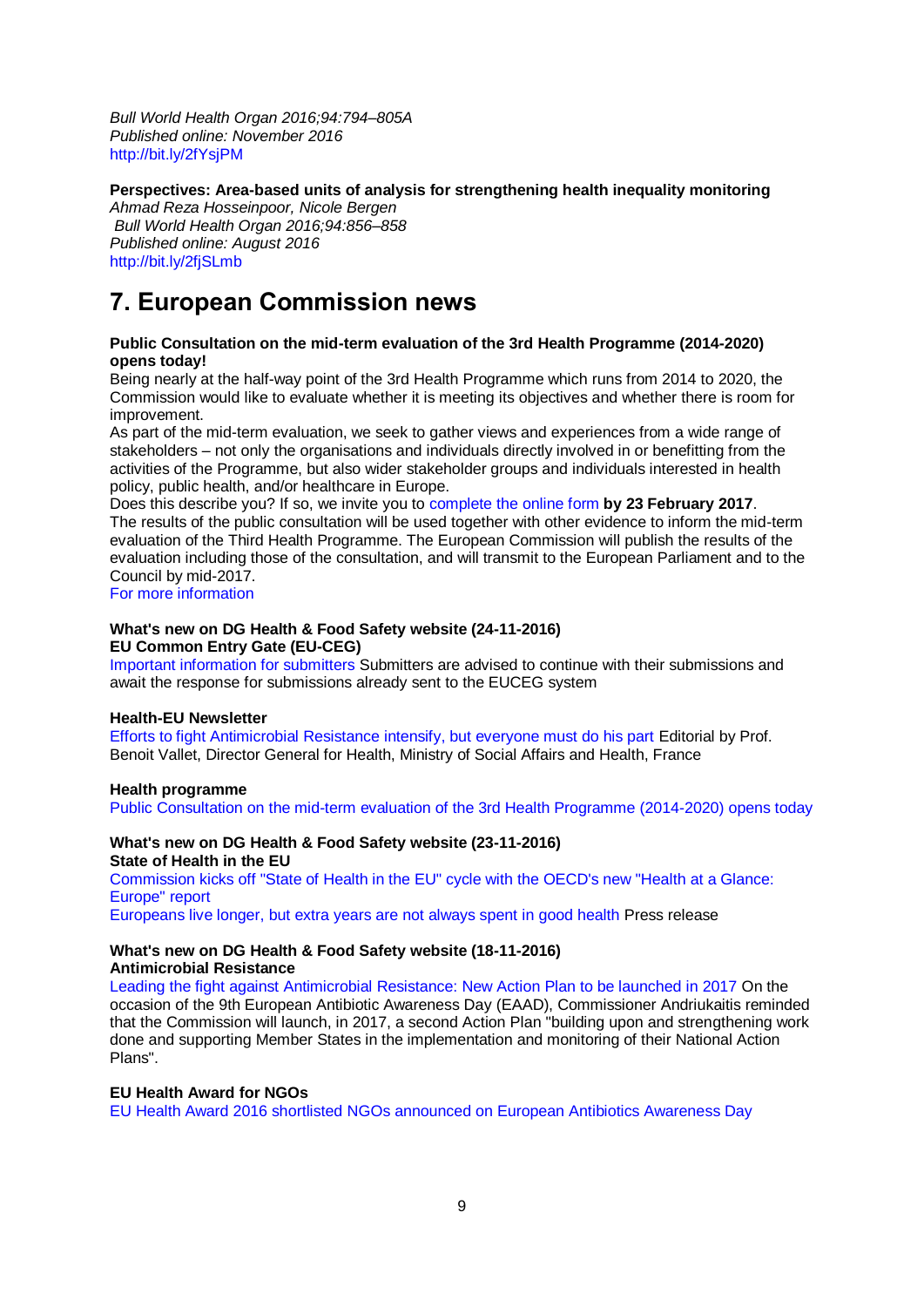## **Nutrition and physical activity**

[Celebrating 'Together' making a difference to lifestyles of mums across Europe –](http://ec.europa.eu/health/nutrition_physical_activity/projects/ep_funded_projects_en.htm#fragment2) Pilot project's final [events and promise of sustainability](http://ec.europa.eu/health/nutrition_physical_activity/projects/ep_funded_projects_en.htm#fragment2) Plenary meeting of the European Platform for Action on Diet, Physical Activity and Health (2 June [2016\)](http://ec.europa.eu/health/nutrition_physical_activity/docs/ev_20160602_mi_en.pdf) Minutes of the meeting

## **Major and chronic diseases**

[Cancon gives evidence-based advice on cancer control](http://www.cancercontrol.eu/news/113/26/Cancon-gives-evidence-based-advice-on-cancer-control/d,news)

### **What's new on DG Health & Food Safety website (17-11-2016)**

**Interest groups** [Registration now open for the EU Health Policy Platform meeting on 5 December!](http://ec.europa.eu/dgs/health_food-safety/dyna/enews/enews.cfm?al_id=1730)

## <span id="page-9-0"></span>**8. European Centre for Disease Prevention and Control news**

#### **Eurosurveillance, Volume 21, Issue 47, 24 November 2016**

**In this issue**:

Survey on vaccine hesitancy among GPs in France showed 11% were moderately hesitant and 3% highly hesitant or opposed to vaccination.

#### RAPID COMMUNICATIONS

A major impact of the influenza seasonal epidemic on intensive care units, Réunion, April to August 2016

<http://www.eurosurveillance.org/ViewArticle.aspx?ArticleId=22649> Indoor development of *Aedes aegypti* in Germany, 2016 <http://www.eurosurveillance.org/ViewArticle.aspx?ArticleId=22651> Prolonged excretion of type-2 poliovirus from a primary immune deficient patient during the transition to a type-2 poliovirus-free world, Israel, 2016

<http://www.eurosurveillance.org/ViewArticle.aspx?ArticleId=22652>

#### RESEARCH ARTICLE

Prevalence and correlates of vaccine hesitancy among general practitioners: a cross-sectional telephone survey in France, April to July 2014 <http://www.eurosurveillance.org/ViewArticle.aspx?ArticleId=22650>

ADDENDUM Addendum for Euro Surveill. 2016;21(46) <http://www.eurosurveillance.org/ViewArticle.aspx?ArticleId=22653>

**MISCELLANEOUS** Authors' correction for Euro Surveill. 2016;21(46) <http://www.eurosurveillance.org/ViewArticle.aspx?ArticleId=22648>

## **Eurosurveillance, Volume 21, Issue 46, 17 November 2016**

**In this issue**:

More evidence on enterovirus (EV) circulation and EV associated severe disease in 2016 in two rapid communications from Sweden and France

### EDITORIAL

*Mycobacterium chimaera* infections associated with heater-cooler units (HCU): closing another loophole in patient safety <http://www.eurosurveillance.org/ViewArticle.aspx?ArticleId=22645>

#### RAPID COMMUNICATIONS

Outbreak of enterovirus D68 of the new B3 lineage in Stockholm, Sweden, August to September 2016 <http://www.eurosurveillance.org/ViewArticle.aspx?ArticleId=22647> Severe paediatric conditions linked with EV-A71 and EV-D68, France, May to October 2016 <http://www.eurosurveillance.org/ViewArticle.aspx?ArticleId=22646>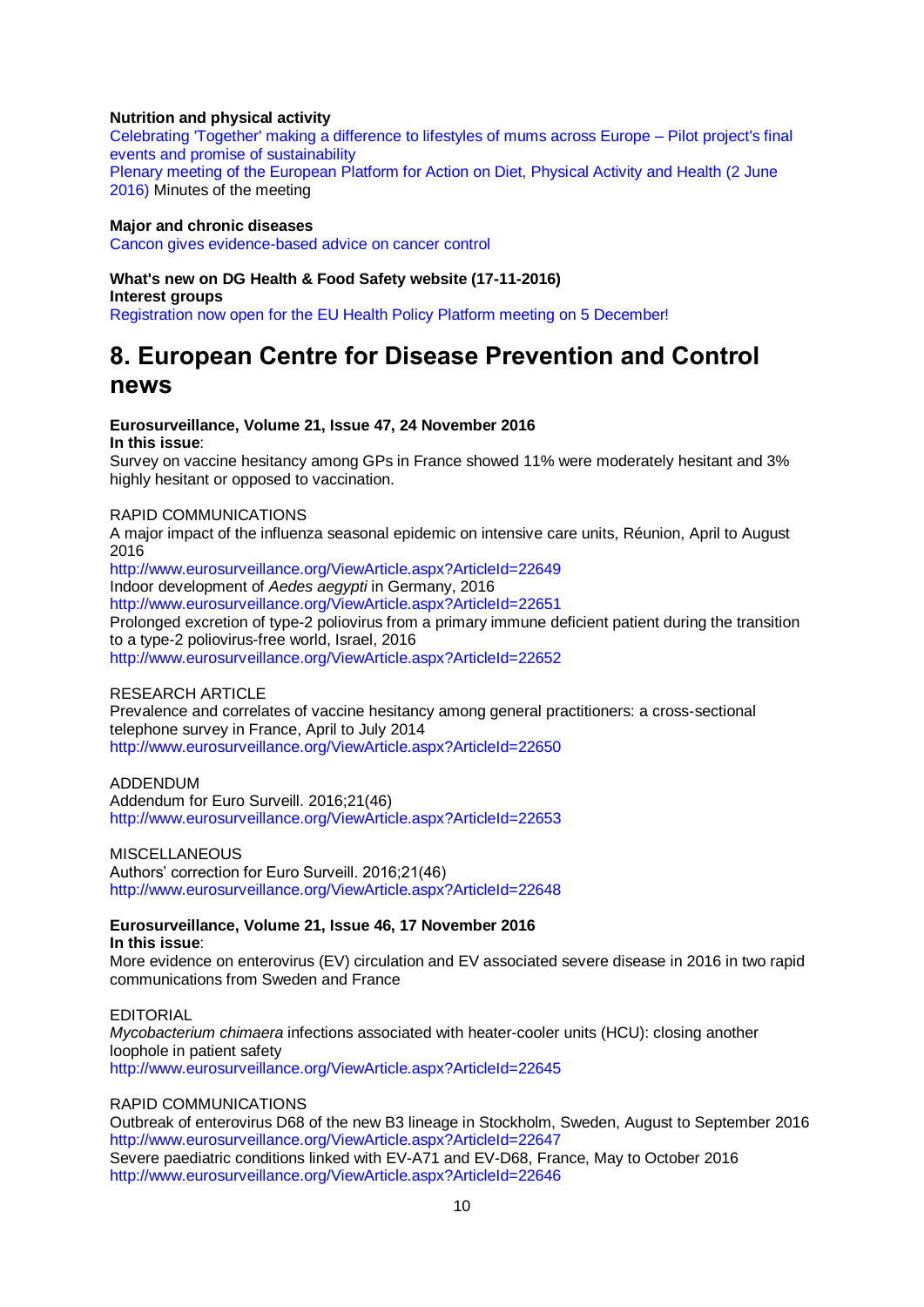### SURVEILLANCE REPORT

*Mycobacterium chimaera* colonisation of heater–cooler units (HCU) in Western Australia, 2015: investigation of possible iatrogenic infection using whole genome sequencing <http://www.eurosurveillance.org/ViewArticle.aspx?ArticleId=22640>

#### RESEARCH ARTICLE

Clinical implications of *Mycobacterium chimaera* detection in thermoregulatory devices used for extracorporeal membrane oxygenation (ECMO), Germany, 2015 to 2016 <http://www.eurosurveillance.org/ViewArticle.aspx?ArticleId=22641>

### REVIEW ARTICLE

Prevention of hospital-acquired bloodstream infections through chlorhexidine gluconate-impregnated washcloth bathing in intensive care units: a systematic review and meta-analysis of randomised crossover trials

<http://www.eurosurveillance.org/ViewArticle.aspx?ArticleId=22642>

#### **NEWS**

Eurosurveillance 5th scientific seminar on 30 November at ESCAIDE - 20 years of communicating facts and figures in a changing world <http://www.eurosurveillance.org/ViewArticle.aspx?ArticleId=22644>

ECDC publishes 2015 surveillance data on antimicrobial resistance and antimicrobial consumption in Europe

<http://www.eurosurveillance.org/ViewArticle.aspx?ArticleId=22643>

#### **Eurosurveillance, Volume 21, Issue 44, 3 November 2016 In this issue**:

A review of publications on zoonotic influenza with an assessment, among studies considered, of the serological evidence of human exposure to animal influenza

## RAPID COMMUNICATION

Summer music and arts festivals as hot spots for measles transmission: experience from England and Wales, June to October 2016

<http://www.eurosurveillance.org/ViewArticle.aspx?ArticleId=22634>

#### REVIEW ARTICLE

Weighing serological evidence of human exposure to animal influenza viruses − a literature review <http://www.eurosurveillance.org/ViewArticle.aspx?ArticleId=22632>

**NEWS** Inaugural 'One Health Day' organised on 3 November 2016 <http://www.eurosurveillance.org/ViewArticle.aspx?ArticleId=22630>

#### **MISCELLANEOUS**

Job vacancy: Eurosurveillance is looking for a Scientific Editor <http://www.eurosurveillance.org/ViewArticle.aspx?ArticleId=22628> Job vacancies at the European Centre for Disease Prevention and Control <http://www.eurosurveillance.org/ViewArticle.aspx?ArticleId=22629> In the national epidemiological bulletins – a selection from current issues <http://www.eurosurveillance.org/ViewArticle.aspx?ArticleId=22631> ECDC's latest publications <http://www.eurosurveillance.org/ViewArticle.aspx?ArticleId=22633>